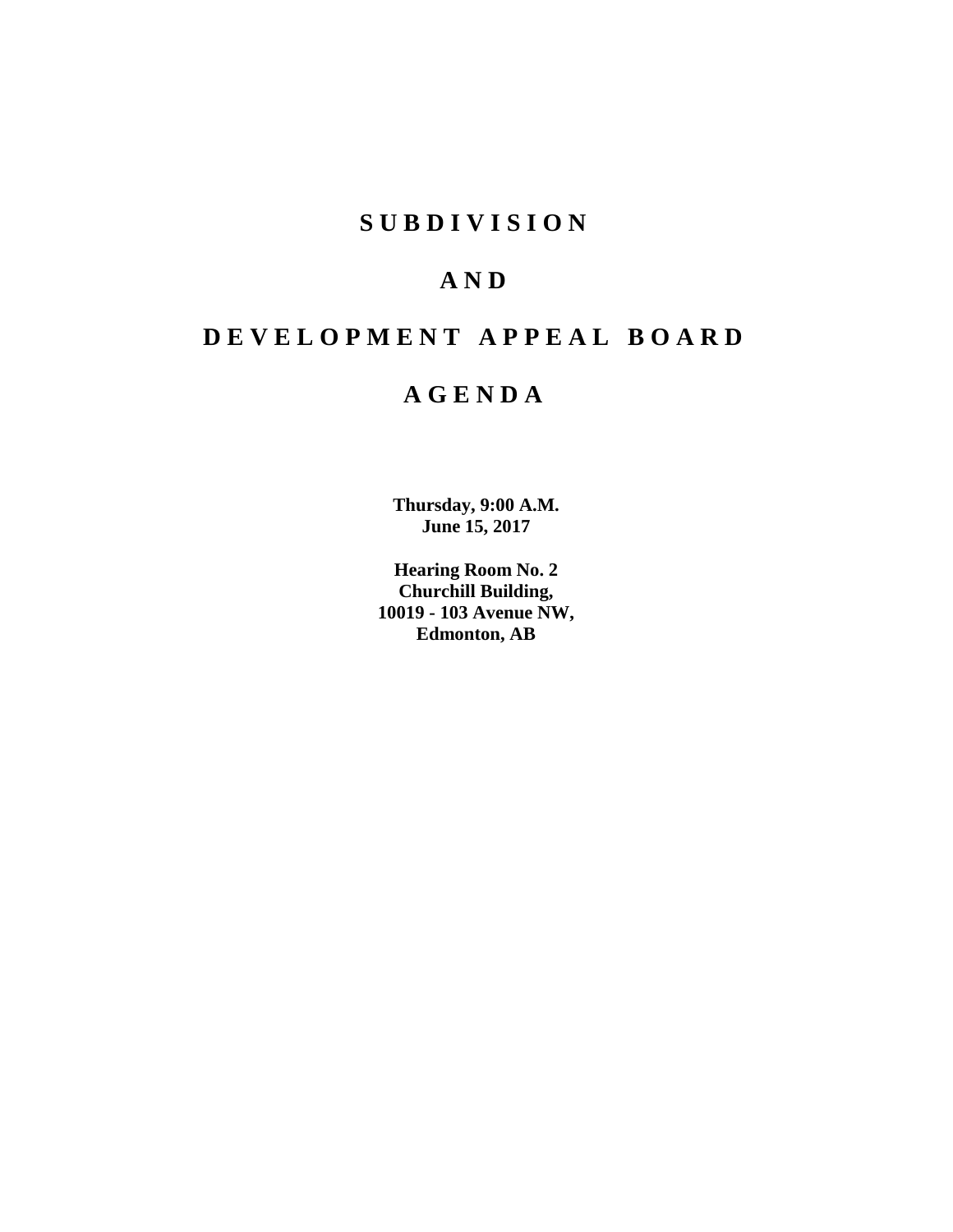# **SUBDIVISION AND DEVELOPMENT APPEAL BOARD HEARING ROOM NO. 2**

| 9:00 A.M. | $SDAB-D-17-106$ | Comply with an Order to obtain an approved<br>Development Permit for a three Dwelling<br>Apartment House OR Decommission one of the<br>Dwellings and obtain a Development Permit for<br>a Secondary Suite in a Single Detached House<br>OR Decommission both Dwellings and revert<br>the building back into a Single-detached house<br>with only one Dwelling. |
|-----------|-----------------|----------------------------------------------------------------------------------------------------------------------------------------------------------------------------------------------------------------------------------------------------------------------------------------------------------------------------------------------------------------|
|           |                 | 12649 - 70 Street NW<br>Project No.: 186048017-001                                                                                                                                                                                                                                                                                                             |
| NOTE:     |                 | Unless otherwise stated, all references to "Section numbers" refer to<br>the authority under the Edmonton Zoning Bylaw 12800.                                                                                                                                                                                                                                  |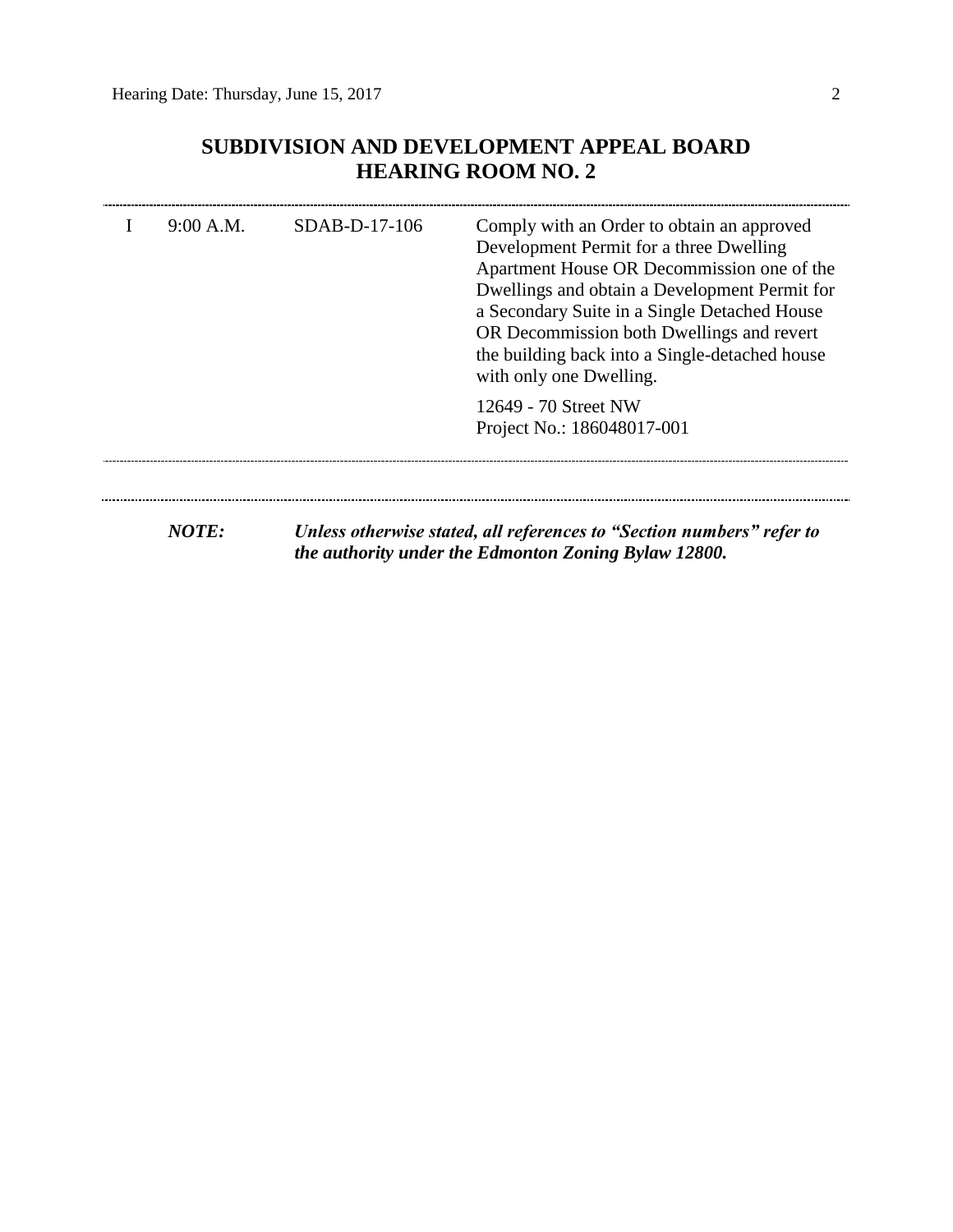| <b>ITEM I: 9:00 A.M.</b> |                                                        | FILE: SDAB-D-17-106                                                                                                                                                                                                                                                                                                                                                       |  |  |  |  |
|--------------------------|--------------------------------------------------------|---------------------------------------------------------------------------------------------------------------------------------------------------------------------------------------------------------------------------------------------------------------------------------------------------------------------------------------------------------------------------|--|--|--|--|
|                          | AN APPEAL FROM THE DECISION OF THE DEVELOPMENT OFFICER |                                                                                                                                                                                                                                                                                                                                                                           |  |  |  |  |
|                          | <b>APPELLANT:</b>                                      |                                                                                                                                                                                                                                                                                                                                                                           |  |  |  |  |
|                          | <b>APPLICATION NO.:</b>                                | 186048017-001                                                                                                                                                                                                                                                                                                                                                             |  |  |  |  |
|                          | <b>APPLICATION TO:</b>                                 | Comply with an Order to obtain an<br>approved Development Permit for a three<br>Dwelling<br>Apartment House<br>OR.<br>Decommission one of the Dwellings and<br>obtain a Development Permit for a<br>Secondary Suite in a Single Detached<br>House OR Decommission both Dwellings<br>and revert the building back into a Single-<br>detached house with only one Dwelling. |  |  |  |  |
|                          | <b>DECISION OF THE</b><br>DEVELOPMENT AUTHORITY:       | <b>Order Issued</b>                                                                                                                                                                                                                                                                                                                                                       |  |  |  |  |
|                          | <b>DECISION DATE:</b>                                  | May 1, 2017                                                                                                                                                                                                                                                                                                                                                               |  |  |  |  |
|                          | <b>DATE OF APPEAL:</b>                                 | May 23, 2017                                                                                                                                                                                                                                                                                                                                                              |  |  |  |  |
|                          | MUNICIPAL DESCRIPTION<br>OF SUBJECT PROPERTY:          | 12649 - 70 Street NW                                                                                                                                                                                                                                                                                                                                                      |  |  |  |  |
|                          | <b>LEGAL DESCRIPTION:</b>                              | Plan 0225483 Blk B Lot 1                                                                                                                                                                                                                                                                                                                                                  |  |  |  |  |
|                          | ZONE:                                                  | RF3-Small Scale Infill Development Zone                                                                                                                                                                                                                                                                                                                                   |  |  |  |  |
|                          | <b>OVERLAY:</b>                                        | Mature Neighbourhood Overlay                                                                                                                                                                                                                                                                                                                                              |  |  |  |  |
|                          | <b>STATUTORY PLAN:</b>                                 | N/A                                                                                                                                                                                                                                                                                                                                                                       |  |  |  |  |
|                          | <b>Grounds for Appeal</b>                              |                                                                                                                                                                                                                                                                                                                                                                           |  |  |  |  |

The Appellant provided the following reasons for appealing the decision of the Development Authority:

> At this time I am requesting on behalf of the tenants, an extension to the July 06 deadline to decommission both suites. Currently the tenants have come to Edmonton together as a racing team for Northlands, and will be returning to their permanent residence of Didsbury at September end. I have entered into their lease in good faith, and now with the information provided to me, I do not have the resources and capacity to have this house permitted as a multi dwelling, or secondary suite as per current codes.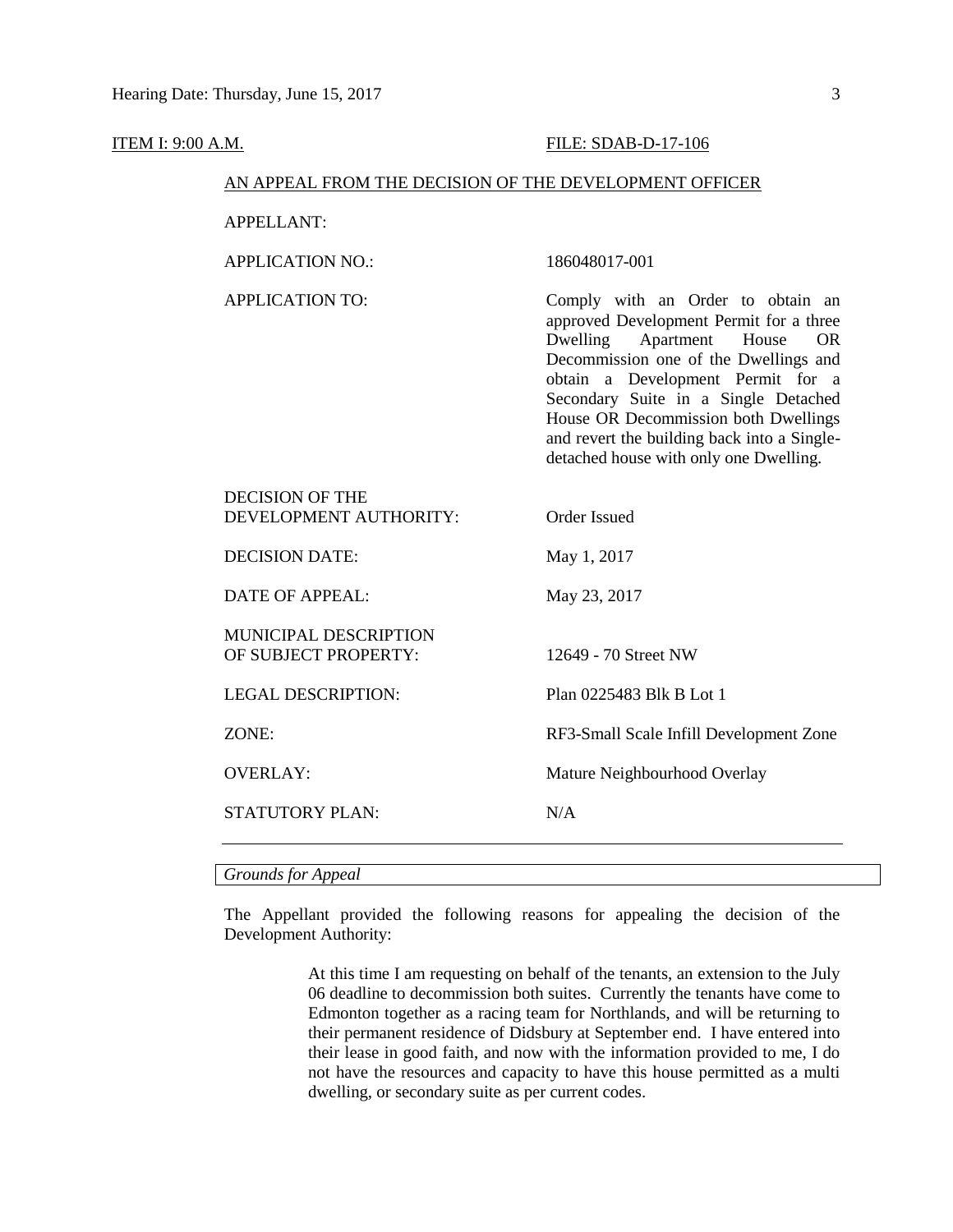I fully intend to comply with this order and seek to find the appropriate contractors and have the work done properly at the end of the designated lease, and at that time return the house to a single dwelling. I am asking for leniency in this situation for this group of visitors to our city. Thank you.

### *General Matters*

**The Board is advised the date of Stop Order is May 1, 2017. The Notice of Appeal was filed on May 23, 2017.** 

## Appeal Information:

## **The** *Municipal Government Act***, RSA 2000, c M-26 states the following:**

### **Stop order**

645(1) Despite [section 545,](https://www.canlii.org/en/ab/laws/stat/rsa-2000-c-m-26/latest/rsa-2000-c-m-26.html#sec545_smooth) if a development authority finds that a development, land use or use of a building is not in accordance with

- (a) this Part or a land use bylaw or regulations under this Part, or
- (b) a development permit or subdivision approval,

the development authority may act under subsection (2).

(2) If subsection (1) applies, the development authority may, by written notice, order the owner, the person in possession of the land or building or the person responsible for the contravention, or any or all of them, to

- (a) stop the development or use of the land or building in whole or in part as directed by the notice,
- (b) demolish, remove or replace the development, or
- (c) carry out any other actions required by the notice so that the development or use of the land or building complies with this Part, the land use bylaw or regulations under this Part, a development permit or a subdivision approval,

within the time set out in the notice.

(3) A person who receives a notice referred to in subsection (2) may appeal to the subdivision and development appeal board in accordance with [section 685.](https://www.canlii.org/en/ab/laws/stat/rsa-2000-c-m-26/latest/rsa-2000-c-m-26.html#sec685_smooth)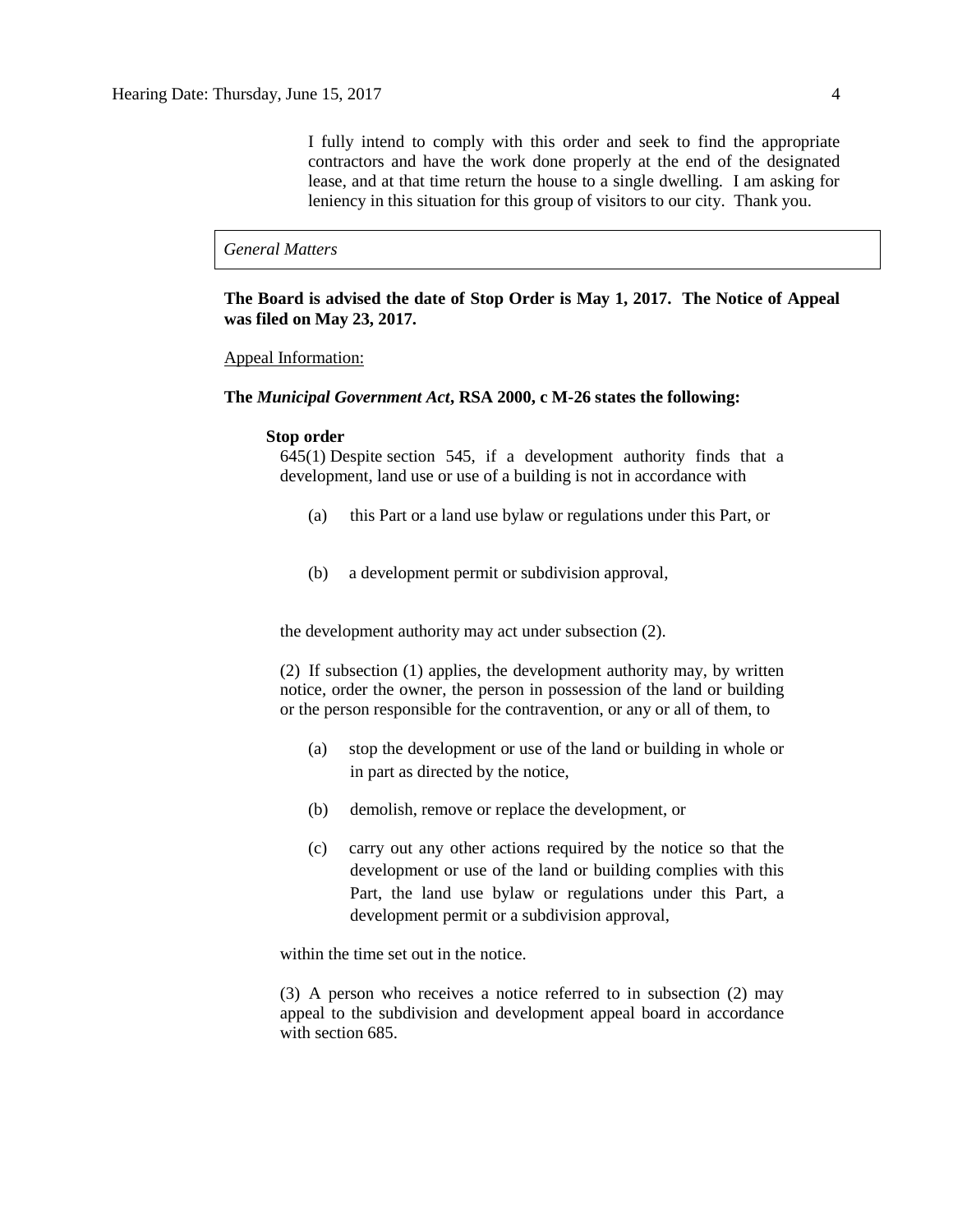## **Permit**

683 Except as otherwise provided in a land use bylaw, a person may not commence any development unless the person has been issued a development permit in respect of it pursuant to the land use bylaw.

## **Grounds for Appeal**

685(1) If a development authority

- (a) fails or refuses to issue a development permit to a person,
- (b) issues a development permit subject to conditions, or
- (c) issues an order under section 645,

the person applying for the permit or affected by the order under section 645 may appeal to the subdivision and development appeal board.

#### **Appeals**

- 686(1) A development appeal to a subdivision and development appeal board is commenced by filing a notice of the appeal, containing reasons, with the board within 14 days,
	- (a) in the case of an appeal made by a person referred to in section 685(1), after
		- (i) the date on which the person is notified of the order or decision or the issuance of the development permit, or

…

## **Hearing and decision**

687(3) In determining an appeal, the subdivision and development appeal board

…

- (a.1) must comply with the land use policies and statutory plans and, subject to clause (d), the land use bylaw in effect;
- …
- (c) may confirm, revoke or vary the order, decision or development permit or any condition attached to any of them or make or substitute an order, decision or permit of its own;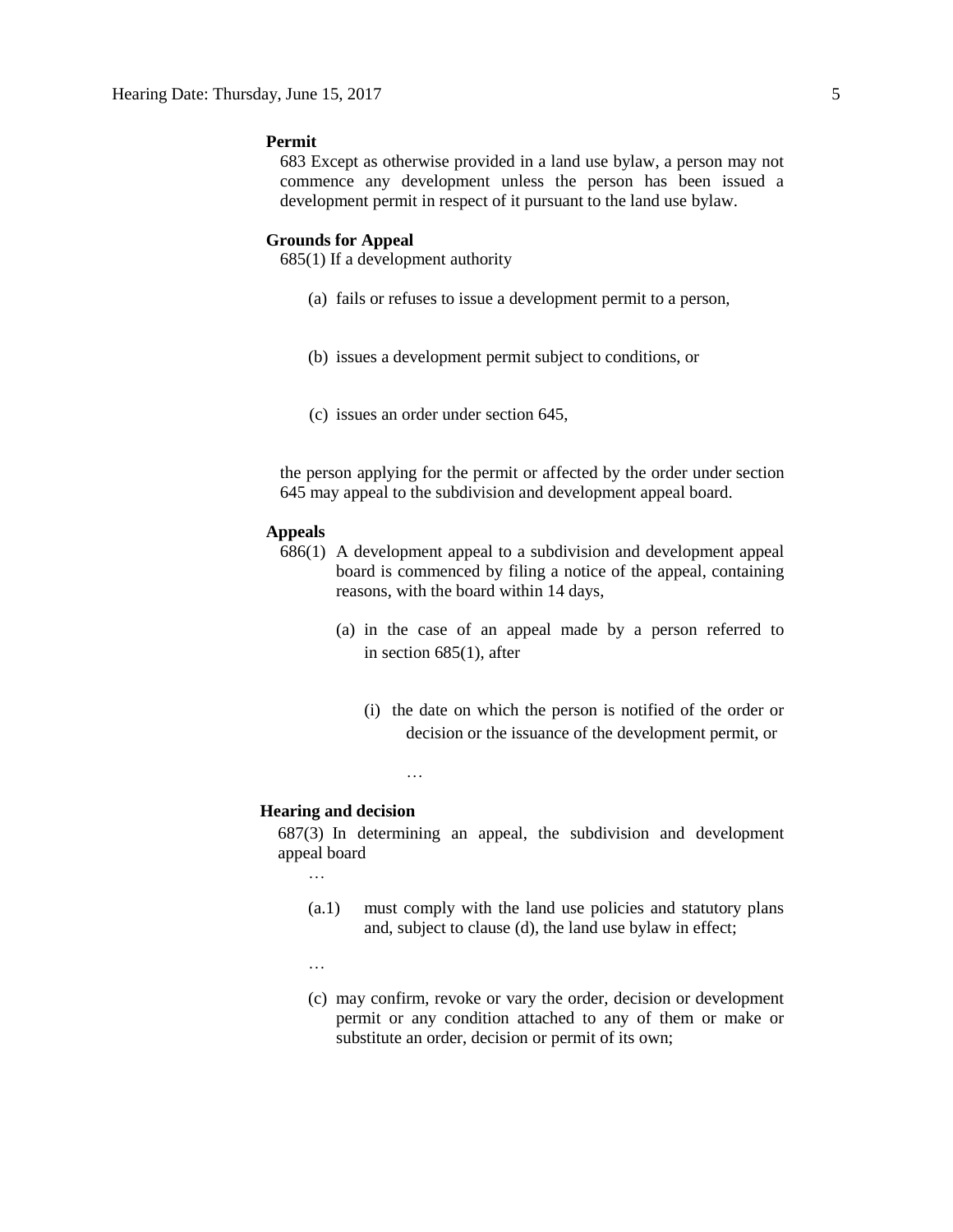- (d) may make an order or decision or issue or confirm the issue of a development permit even though the proposed development does not comply with the land use bylaw if, in its opinion,
	- (i) the proposed development would not
		- (A) unduly interfere with the amenities of the neighbourhood, or
		- (B) materially interfere with or affect the use, enjoyment or value of neighbouring parcels of land,

and

(ii) the proposed development conforms with the use prescribed for that land or building in the land use bylaw.

## **General Provisions from the** *Edmonton Zoning Bylaw:*

## Under Section 140.2(9), **Single Detached Housing** is a **Permitted Use** in the **RF3 Small Scale Infill Development Zone**.

Under Section 7.2(9), **Single Detached Housing** means development consisting of a building containing only one Dwelling, which is separate from any other Dwelling or building. Where a Secondary Suite is a Permitted or Discretionary Use in a Zone, a building which contains Single Detached Housing may also contain a Secondary Suite. This Use includes Mobile Homes which conform to Section 78 of this Bylaw.

Under Section 140.2(7), a **Secondary Suite** is a **Permitted Use** in the **RF3 Small Scale Infill Development Zone**.

Under Section 7.2(7), **Secondary Suite** means development consisting of a Dwelling located within, and Accessory to, a structure in which the principal Use is Single Detached Housing. A Secondary Suite has cooking facilities, food preparation, sleeping and sanitary facilities which are physically separate from those of the principal Dwelling within the structure. A Secondary Suite also has an entrance separate from the entrance to the principal Dwelling, either from a common indoor landing or directly from the side or rear of the structure. This Use includes the development or Conversion of Basement space or above Grade space to a separate Dwelling, or the addition of new floor space for a Secondary Suite to an existing Single Detached Dwelling. This Use does not include Apartment Housing, Duplex Housing, Garage Suites, Garden Suites, Semi-detached Housing, Lodging Houses, Blatchford Lane Suites, Blatchford Accessory Suites, or Blatchford Townhousing.

Under Section 140.2(1), **Apartment Housing** is a **Permitted Use** in the **RF3 Small Scale Infill Development Zone**.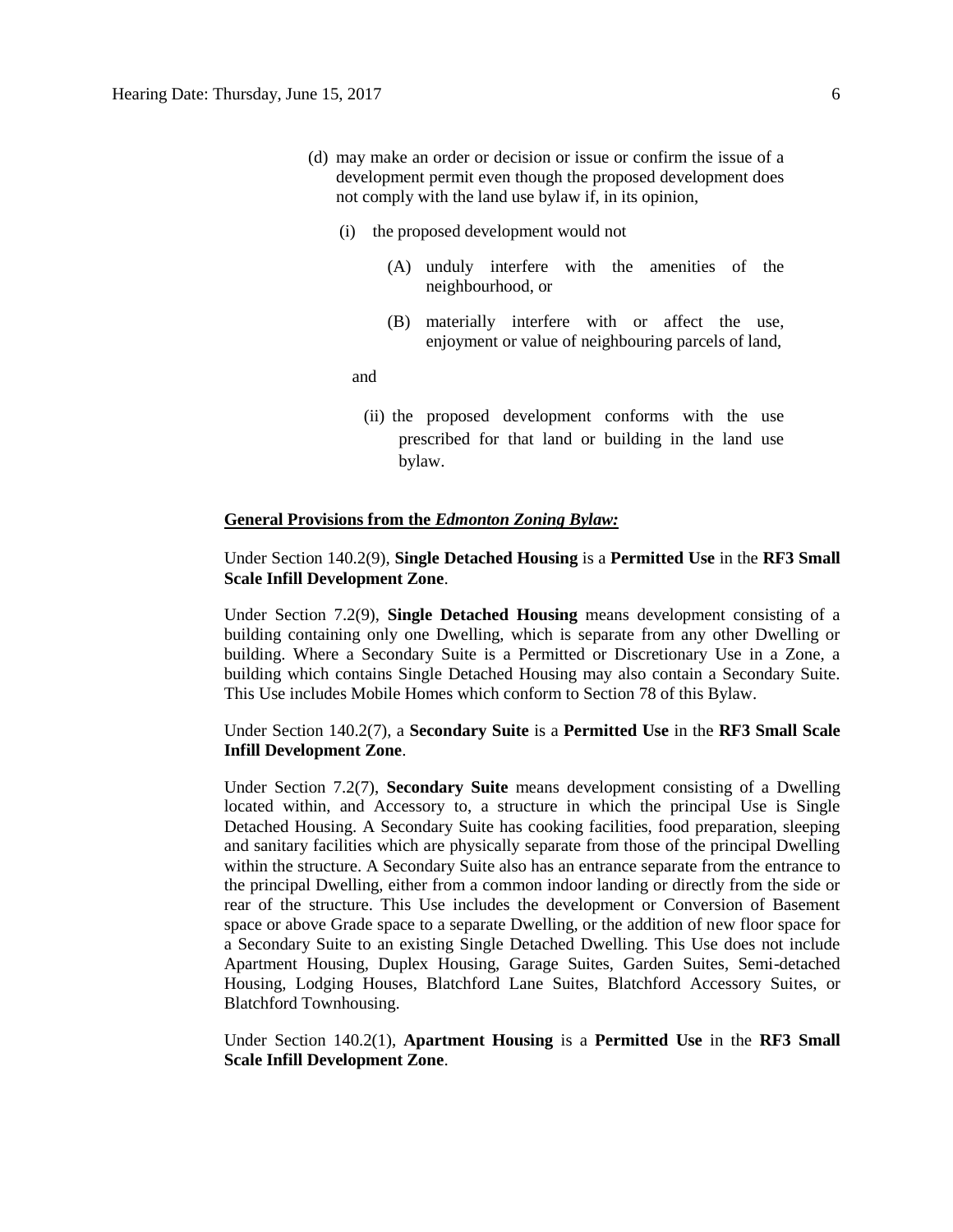Under Section 7.2(1), **Apartment Housing** means development consisting of one or more Dwellings contained within a building in which the Dwellings are arranged in any horizontal or vertical configuration, which does not conform to the definition of any other Residential Use.

Section 140.1 states the **General Purpose** of the **RF3 Small Scale Infill Development Zone** is to provide for Single Detached Housing and Semi-detached Housing while allowing small-scale conversion and infill redevelopment to buildings containing up to four Dwellings, and including Secondary Suites under certain conditions.

Section 814.1 states the **General Purpose** of the **Mature Neighbourhood Overlay** is to ensure that new low density development in Edmonton's mature residential neighbourhoods is sensitive in scale to existing development, maintains the traditional character and pedestrian-friendly design of the streetscape, ensures privacy and sunlight penetration on adjacent properties and provides opportunity for discussion between applicants and neighbouring affected parties when a development proposes to vary the Overlay regulations.

## Notice to Applicant/Appellant

Provincial legislation requires that the Subdivision and Development Appeal Board issue its official decision in writing within fifteen days of the conclusion of the hearing. Bylaw No. 11136 requires that a verbal announcement of the Board's decision shall be made at the conclusion of the hearing of an appeal, but the verbal decision is not final nor binding on the Board until the decision has been given in writing in accordance with the *Municipal Government Act*.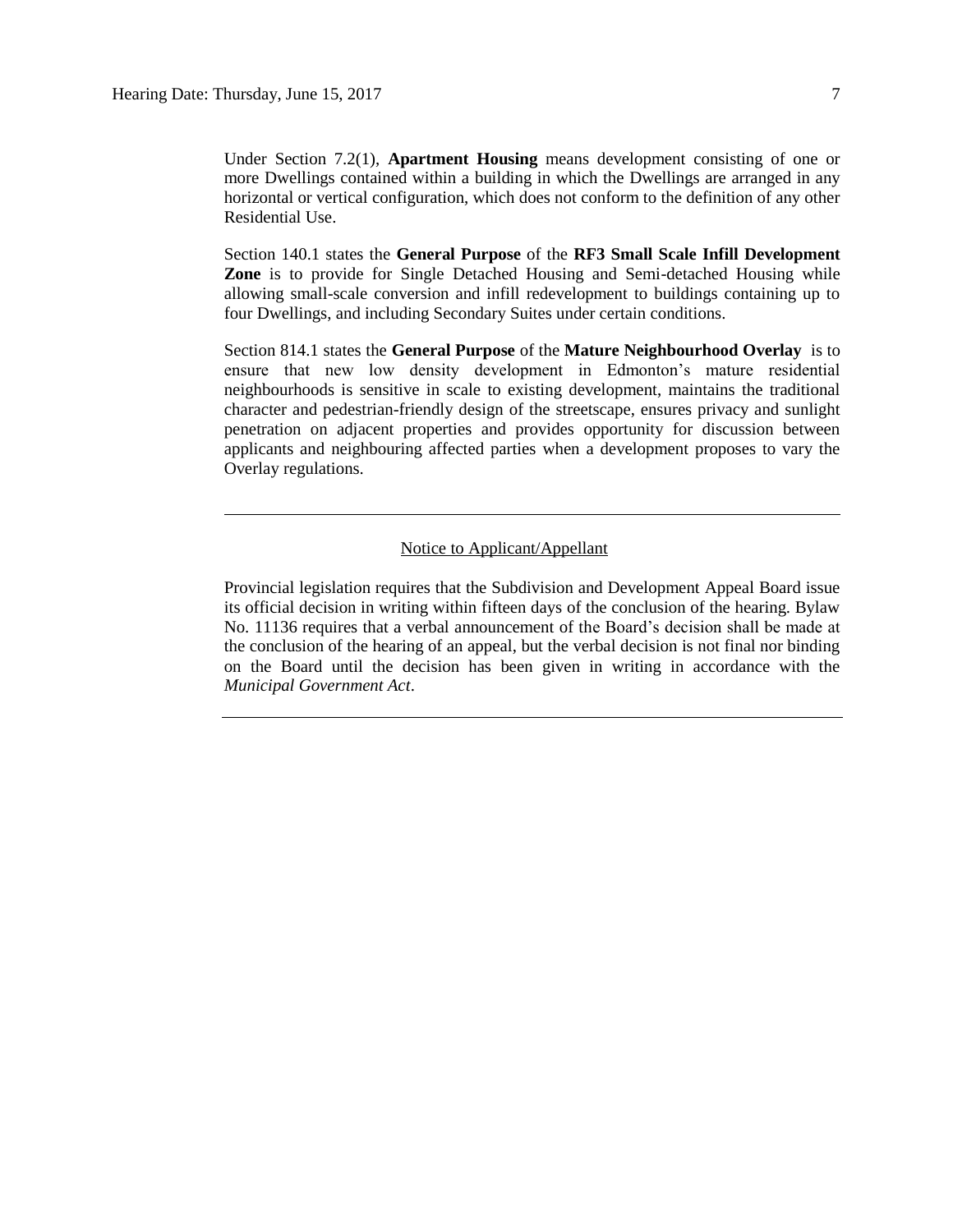**Comonton** SUSTAINABLE

**MAILING ADDRESS:** 2nd Floor, 10111 104 Avenue NW Edmonton, Alberta T5J 0J4

May 1, 2017

Our File: 186048017-001

COLLEEN H MCCULLOUGH 353 - BYRNE COURT NW EDMONTON AB T6W 1E1

Dear Sir/Madam:

A check with the Land Titles Office discloses that you are the registered owner of the property located at 12649 - 70 STREET NW, legally described as Plan 0225483 Blk B Lot 1. This property is zoned RF3 (Small Scale Infill Development Zone) in accordance with Section 140 of the Edmonton Zoning Bylaw. The purpose of this Zone is to provide for Single Detached Housing and Semi-detached Housing while allowing small-scale conversion and infill redevelopment to buildings containing up to four Dwellings, and including Secondary Suites under certain conditions.

On April 20, 2017 Development Compliance Officer Brendan Bolstad from the City of Edmonton having Authority to exercise development powers under Section 542 of the Municipal Government Act R.S.A. 2000, conducted an interior land-use inspection of the building on the property noted above.

#### **LAND USE INFRACTION:**

Our investigation revealed that two additional Dwellings have been constructed: One on the top floor and one in the Basement. The addition of these Dwellings has changed the building from a Single-detached house into a three Dwelling Apartment House. The City of Edmonton has not issued a Development Permit for an Apartment House at this property, which is contrary to Section 683 of the Municipal Government Act, R.S.A. 2000, c.M-26.1 and Section 23.1(2) of the Edmonton Zoning Bylaw 12800.

### **ORDER:**

Pursuant to Section 645 of the Municipal Government Act, R.S.A. 2000, YOU ARE HEREBY **ORDERED TO:** 

1. Obtain an approved Development Permit for a three Dwelling Apartment House;

OR

2. Decommission one of the Dwellings and obtain a Development Permit for a Secondary Suite in a Single Detached House. The steps to decommission are outlined in option 3.

**OR** 

Page 1 of 4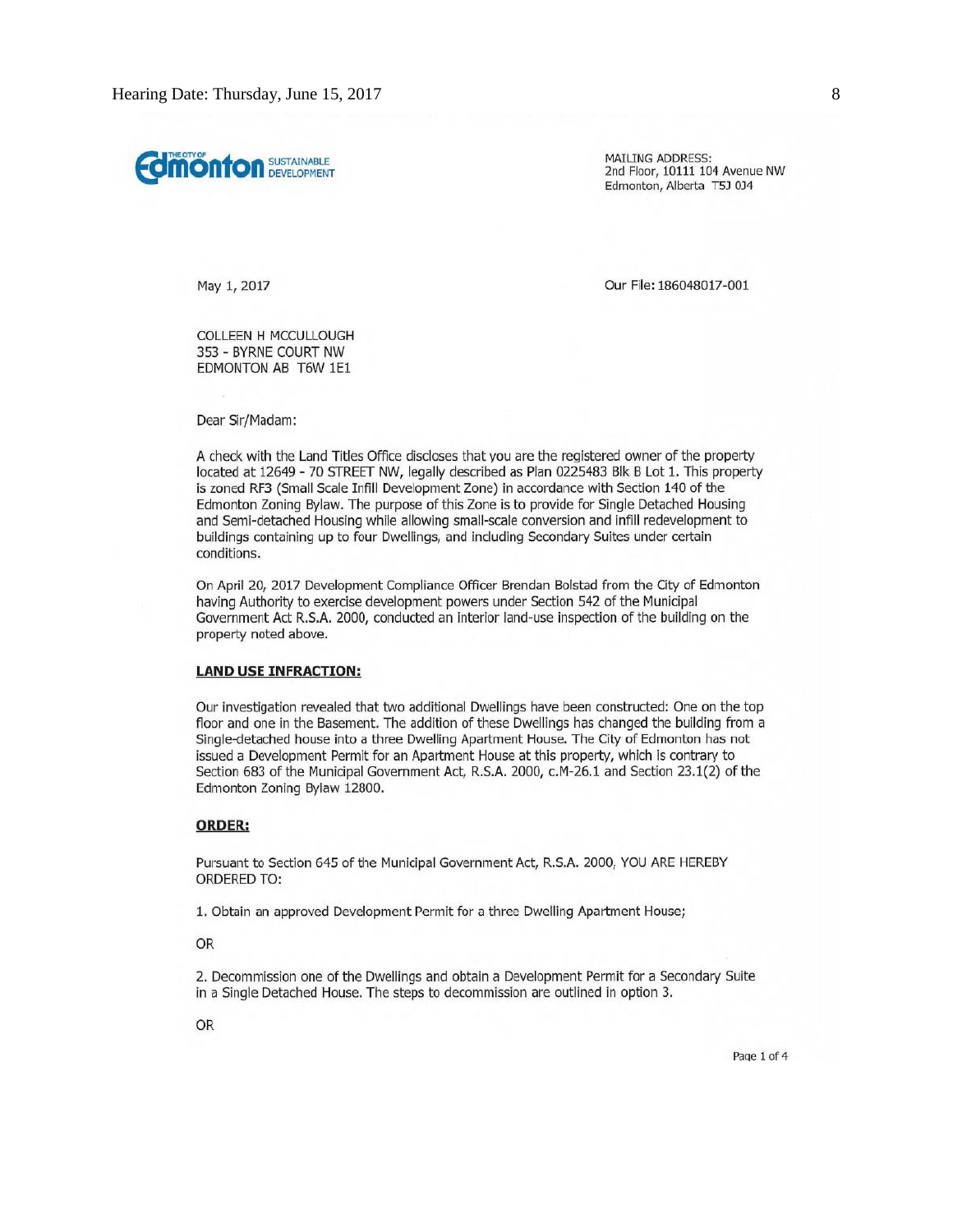(continued on next page)

3. Decommission both Dwellings and revert the building back into a Single-detached house with only one Dwelling. To decommission you must:

-- Remove the keyed lock separation between the upstairs and downstairs floors;

-- Remove all cooking facilities from the basement and second floor, including the stoves and ranges;

-- Remove the 220 volt outlets which connect to the stoves and ranges, and the 220 volt breakers from the electrical panel(s) associated to the stoves and ranges;

--Reduce the occupancy of the building to a single Household. The definition of a Household, as well as other applicable definitions has been included on a separate insert along with this Order.

This Order is to be complied with on or before June 6, 2017.

If you choose option #2 or #3, the property will be inspected to determine compliance with this Order. Please contact our office at 780-944-1420 to schedule a decommissioning inspection once the required actions have been completed.

#### **CONSEQUENCES FOR NON-COMPLIANCE:**

In the event that a person fails to comply with an Order issued under Section 645, Section 646 of the Municipal Government Act authorizes the City to enter on the land and take any action necessary to carry out the Order. Section 553(1)(h.1) of the Act provides that the costs and expenses of carrying out and order may be added to the tax roll of the property and Section 566(1), subject to subsection (2), a person who is found guilty of an offence under this Act is liable to a fine of not more than \$10,000.00 or to imprisonment for not more than one year, or to both fine and imprisonment.

Following are Sections 553, 645, 646, 683, 685 and 686 of the Municipal Government Act, R.S.A. 2000, c.M-26.1, which provides you with the right to appeal this Order and enables the City to add all costs associated with this action to the tax roll of the property.

If you have any questions in regards to this matter, please contact the writer at 780-442-7190.

Regards,

B. Bohtan

Brendan Bolstad Development and Zoning Development Services Phone Number: 780-442-7190 Email Address: Brendan.Bolstad@edmonton.ca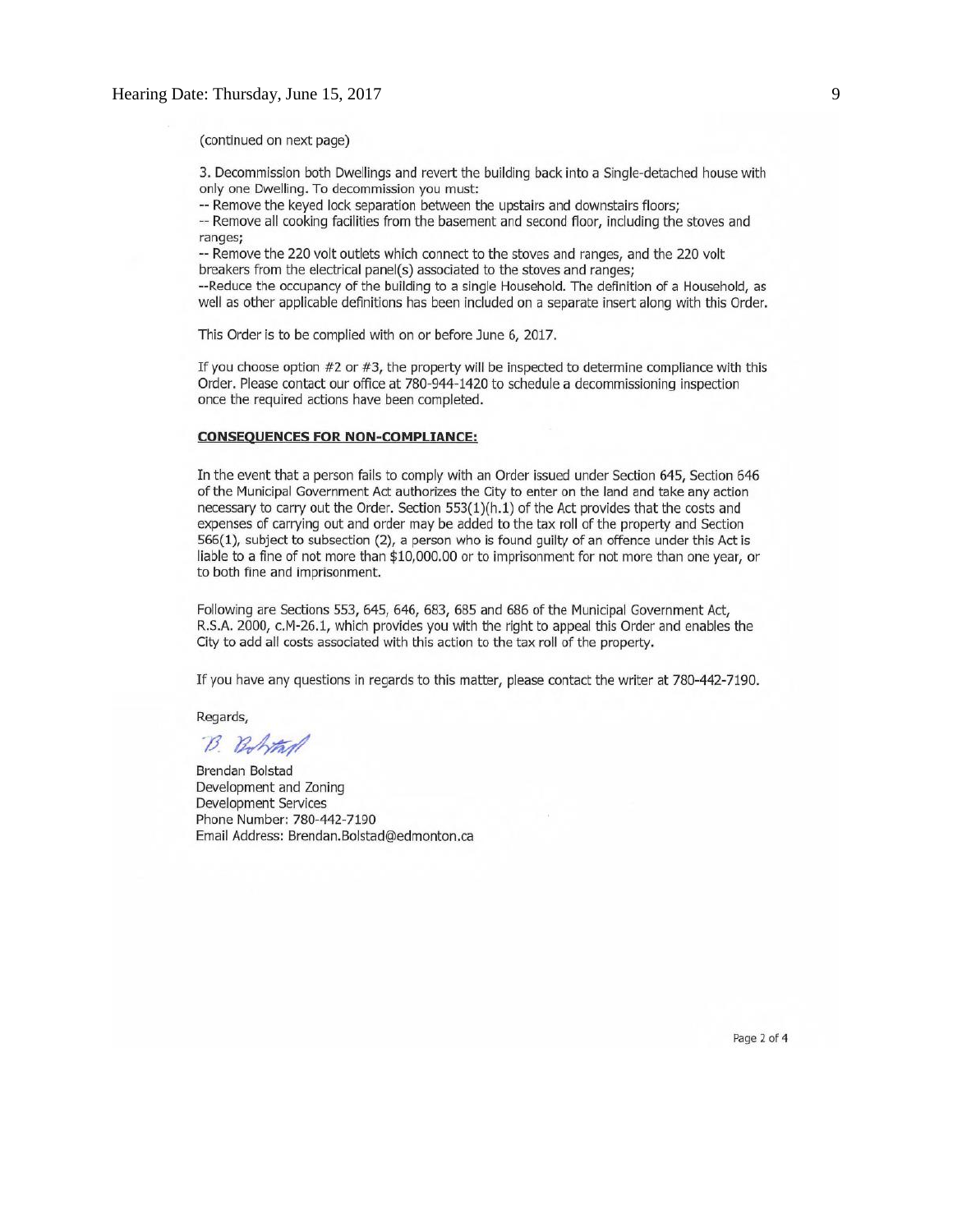| Adding                              |                                                                                                                                                                                                                                     | <b>553(1)</b> A council may add the following amounts to the tax roll of a parcel of land:                                                                                                                                                                                                                                                                                                              |
|-------------------------------------|-------------------------------------------------------------------------------------------------------------------------------------------------------------------------------------------------------------------------------------|---------------------------------------------------------------------------------------------------------------------------------------------------------------------------------------------------------------------------------------------------------------------------------------------------------------------------------------------------------------------------------------------------------|
| Amounts<br>Owing to tax<br>roll     |                                                                                                                                                                                                                                     | (a) unpaid costs referred to in section 35(4) or 39(2) relating to service connections<br>of a municipal public utility that are owing by the owner of the parcel;                                                                                                                                                                                                                                      |
|                                     |                                                                                                                                                                                                                                     | (b) unpaid charges referred to in section 42 for a municipal utility service provided to<br>the parcel by a municipal public utility that are owing by the owner of the parcel;                                                                                                                                                                                                                         |
|                                     | part of the parcel;                                                                                                                                                                                                                 | (c) unpaid expenses and costs referred to in section 549(3), if the parcel?s owner<br>contravened the enactment or bylaw and the contravention occurred on all or a                                                                                                                                                                                                                                     |
|                                     | (d), (e) repealed 1999 c11 s35;                                                                                                                                                                                                     |                                                                                                                                                                                                                                                                                                                                                                                                         |
|                                     |                                                                                                                                                                                                                                     | (f) costs associated with tax recovery proceedings related to the parcel;                                                                                                                                                                                                                                                                                                                               |
|                                     |                                                                                                                                                                                                                                     | (g) if the municipality has passed a bylaw making the owner of a parcel liable for<br>expenses and costs related to the municipality extinguishing fires on the parcel,<br>unpaid costs and expenses for extinguishing fires on the parcel;                                                                                                                                                             |
|                                     | respect of the parcel;                                                                                                                                                                                                              | (g.1) if the municipality has passed a bylaw requiring the owner or occupant of a<br>parcel to keep the sidewalks adjacent to the parcel clear of snow and ice, unpaid<br>expenses and costs incurred by the municipality for removing the snow and ice in                                                                                                                                              |
|                                     | Board was related to the parcel;                                                                                                                                                                                                    | (h) unpaid costs awarded by a composite assessment review board under section<br>468.1 or the Municipal Government Board under section 501, if the composite<br>assessment review board or the Municipal Government Board has awarded costs<br>against the owner of the parcel in favour of the municipality and the matter<br>before the composite assessment review board or the Municipal Government |
|                                     |                                                                                                                                                                                                                                     | (h.1) the expenses and costs of carrying out an order under section 646;                                                                                                                                                                                                                                                                                                                                |
|                                     |                                                                                                                                                                                                                                     | (i) any other amount that may be added to the tax roll under an enactment.                                                                                                                                                                                                                                                                                                                              |
| Stop order                          | use or use of a building is not in accordance with                                                                                                                                                                                  | 645(1) Despite section 545, if a development authority finds that a development, land                                                                                                                                                                                                                                                                                                                   |
|                                     |                                                                                                                                                                                                                                     | (a) this Part or a land use bylaw or regulations under this Part, or                                                                                                                                                                                                                                                                                                                                    |
|                                     | (b) a development permit or subdivision approval,                                                                                                                                                                                   |                                                                                                                                                                                                                                                                                                                                                                                                         |
|                                     | the development authority may act under subsection (2).                                                                                                                                                                             |                                                                                                                                                                                                                                                                                                                                                                                                         |
|                                     | (2) If subsection (1) applies, the development authority may, by written notice, order the<br>owner, the person in possession of the land or building or the person responsible for<br>the contravention, or any or all of them, to |                                                                                                                                                                                                                                                                                                                                                                                                         |
|                                     | directed by the notice,                                                                                                                                                                                                             | (a) stop the development or use of the land or building in whole or in part as                                                                                                                                                                                                                                                                                                                          |
|                                     | (b) demolish, remove or replace the development, or                                                                                                                                                                                 |                                                                                                                                                                                                                                                                                                                                                                                                         |
|                                     | set out in the notice.                                                                                                                                                                                                              | (c) carry out any other actions required by the notice so that the development or use<br>of the land or building complies with this Part, the land use bylaw or regulations<br>under this Part, a development permit or a subdivision approval, within the time                                                                                                                                         |
|                                     |                                                                                                                                                                                                                                     | (3) A person who receives a notice referred to in subsection (2) may appeal to the<br>subdivision and development appeal board in accordance with section 685.                                                                                                                                                                                                                                          |
| <b>Enforcement of</b><br>stop order |                                                                                                                                                                                                                                     | <b>646(1)</b> If a person fails or refuses to comply with an order directed to the person under<br>section 645 or an order of a subdivision and development appeal board under<br>section 687, the municipality may, in accordance with section 542, enter on the<br>land or building and take any action necessary to carry out the order.                                                             |
|                                     |                                                                                                                                                                                                                                     | (2) A municipality may register a caveat under the Land Titles Act in respect of an order                                                                                                                                                                                                                                                                                                               |

Page 3 of 4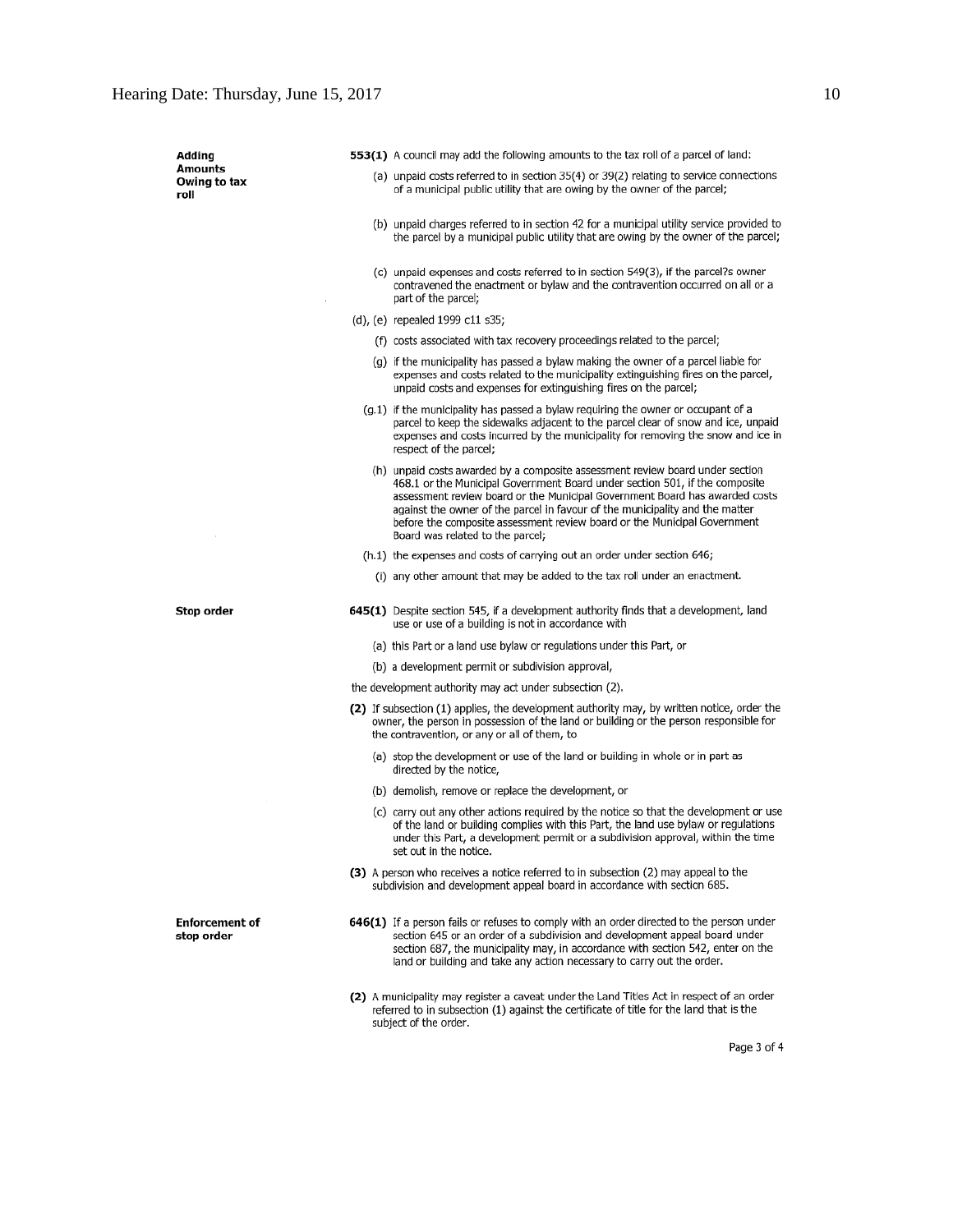|                |                                                                                                                                                                                                                                   | (3) If a municipality registers a caveat under subsection (2), the municipality must<br>discharge the caveat when the order has been complied with.                                                                  |  |
|----------------|-----------------------------------------------------------------------------------------------------------------------------------------------------------------------------------------------------------------------------------|----------------------------------------------------------------------------------------------------------------------------------------------------------------------------------------------------------------------|--|
| Permit         | 683                                                                                                                                                                                                                               | Except as otherwise provided in a land use bylaw, a person may not commence<br>any development unless the person has been issued a development permit in<br>respect of it pursuant to the land use bylaw.            |  |
| Grounds for    |                                                                                                                                                                                                                                   | 685(1) If a development authority                                                                                                                                                                                    |  |
| appeal         |                                                                                                                                                                                                                                   | (a) fails or refuses to issue a development permit to a person,                                                                                                                                                      |  |
|                |                                                                                                                                                                                                                                   | (b) issues a development permit subject to conditions, or                                                                                                                                                            |  |
|                |                                                                                                                                                                                                                                   | (c) issues an order under section 645,                                                                                                                                                                               |  |
|                |                                                                                                                                                                                                                                   | the person applying for the permit or affected by the order under section 645 may appeal<br>to the subdivision and development appeal board.                                                                         |  |
|                | (2) In addition to an applicant under subsection (1), any person affected by an order,<br>decision or development permit made or issued by a development authority may<br>appeal to the subdivision and development appeal board. |                                                                                                                                                                                                                      |  |
|                |                                                                                                                                                                                                                                   | (3) Despite subsections (1) and (2), no appeal lies in respect of the issuance of a<br>development permit for a permitted use unless the provisions of the land use bylaw<br>were relaxed, varied or misinterpreted. |  |
| <b>Appeals</b> |                                                                                                                                                                                                                                   | 686(1) A development appeal to a subdivision and development appeal board is<br>commenced by filing a notice of the appeal, containing reasons, with the board<br>within 14 days,                                    |  |
|                |                                                                                                                                                                                                                                   | (a) in the case of an appeal made by a person referred to in section 685(1), after                                                                                                                                   |  |
|                |                                                                                                                                                                                                                                   | (i) the date on which the person is notified of the order or decision or the<br>issuance of the development permit, or                                                                                               |  |
|                |                                                                                                                                                                                                                                   | (ii) if no decision is made with respect to the application within the 40-day<br>period or within any extension under section 684, the date the period or<br>extension expires,                                      |  |
|                | or                                                                                                                                                                                                                                |                                                                                                                                                                                                                      |  |
|                |                                                                                                                                                                                                                                   | (b) in the case of an appeal made by a person referred to in section 685(2), after the<br>date on which the notice of the issuance of the permit was given in accordance<br>with the land use bylaw.                 |  |
|                |                                                                                                                                                                                                                                   | (2) The subdivision and development appeal board must hold an appeal hearing within<br>30 days after receipt of a notice of appeal.                                                                                  |  |
|                |                                                                                                                                                                                                                                   | (3) The subdivision and development appeal board must give at least 5 days? notice in<br>writing of the hearing                                                                                                      |  |
|                |                                                                                                                                                                                                                                   | (a) to the appellant,                                                                                                                                                                                                |  |
|                |                                                                                                                                                                                                                                   | (b) to the development authority whose order, decision or development permit is the<br>subject of the appeal, and                                                                                                    |  |
|                |                                                                                                                                                                                                                                   | (c) to those owners required to be notified under the land use bylaw and any other<br>person that the subdivision and development appeal board considers to be<br>affected by the appeal and should be notified.     |  |
|                |                                                                                                                                                                                                                                   | (4) The subdivision and development appeal board must make available for public<br>inspection before the commencement of the hearing all relevant documents and<br>materials respecting the appeal, including        |  |
|                |                                                                                                                                                                                                                                   | (a) the application for the development permit, the decision and the notice of<br>appeal, or                                                                                                                         |  |
|                |                                                                                                                                                                                                                                   | (b) the order under section 645.                                                                                                                                                                                     |  |
|                |                                                                                                                                                                                                                                   | (5) In subsection (3), "owner" means the person shown as the owner of land on the<br>assessment roll prepared under Part 9.                                                                                          |  |
|                |                                                                                                                                                                                                                                   |                                                                                                                                                                                                                      |  |